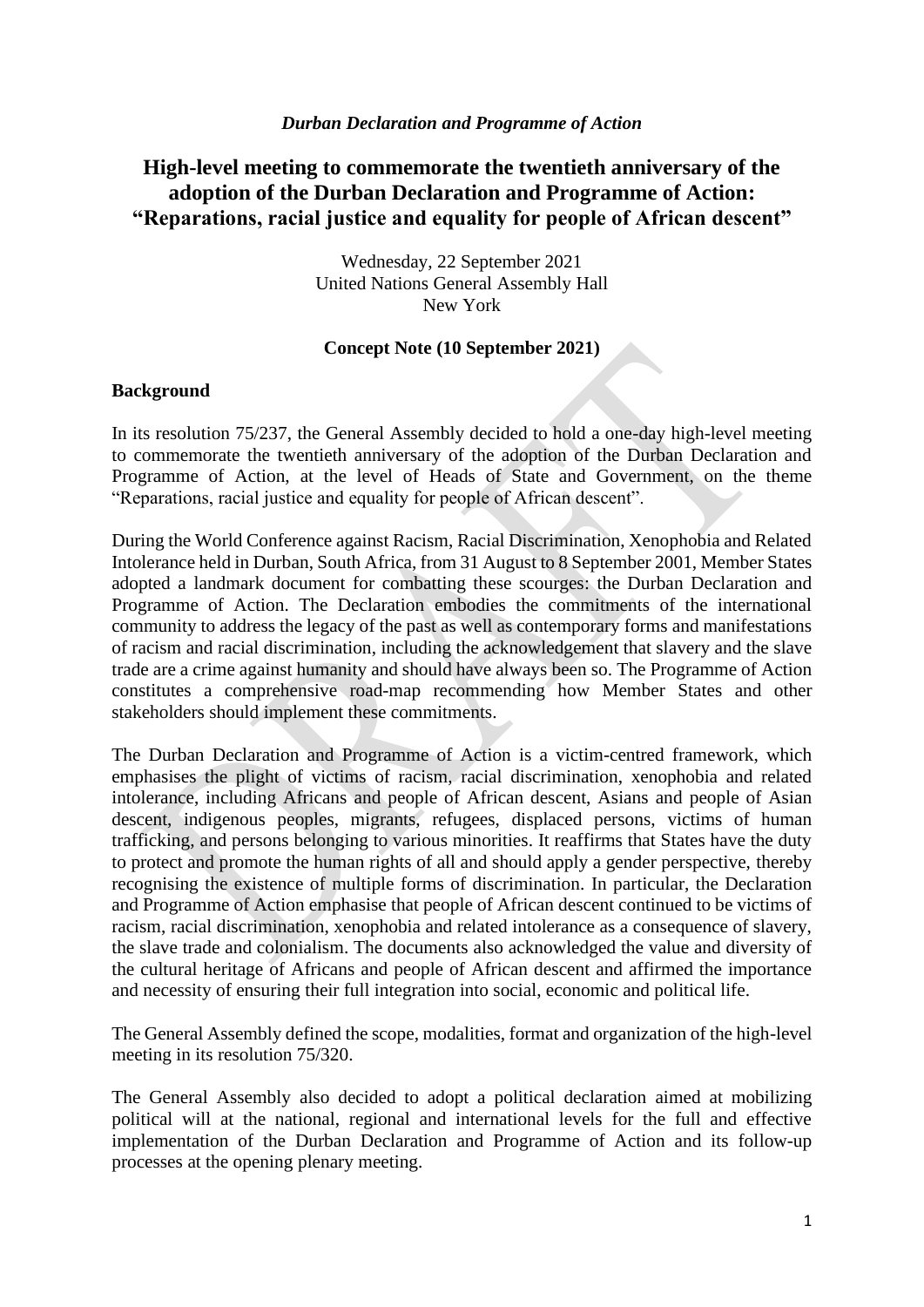## **Format**

The high-level meeting will take place on Wednesday, 22 September 2021, comprising of an opening plenary meeting, two consecutive roundtables and a closing plenary meeting. The roundtables will provide a platform for speakers, encompassing representatives of Members States and a broad array of stakeholders, $<sup>1</sup>$  to highlight the successes and challenges of the fight</sup> against racism, racial discrimination, xenophobia and related intolerance since the adoption of the Durban Declaration and Programme of Action, with a particular focus on people of African descent, and to discuss contemporary and emerging challenges in this area and the way forward in the implementation of the Durban Declaration and Programme of Action.

## **09:00 a.m. – 11:00 a.m. –** *Opening plenary meeting*

During this segment, following speakers will address the General Assembly for 5 to 6 minutes each:

- o President of the General Assembly
- o United Nations Secretary-General
- o United Nations High Commissioner for Human Rights
- o Head of State of South Africa
- o One speaker from each regional group
- o Representative of a non-governmental organization
- o Youth representative

The General Assembly will also adopt the political declaration.

## **11:00 a.m. – 01:00 p.m.** *– Round table 1: "Reparations, racial justice and equality for people of African descent – Where do we stand 20 years after the adoption of the Durban Declaration and Programme of Action?"*

In this round table, the speakers will discuss progress made, challenges encountered and lessons-learned in efforts to eliminate racism, racial discrimination, xenophobia and related intolerance 20 years after the adoption of the Durban Declaration and Programme of Action. They will share their views on the state of play in the fight against racism, in particular through the lens of the situation of people of African descent.

#### **Chair**: Head of State or Government

**Speakers**: The Chair and representatives of Member States will address the General Assembly for 3 minutes each and, time permitting, participants from stakeholders enumerated in A/Res/75/320, para.7 (c), will take the floor.

**03:00 pm – 05:00 pm.** *Round table 2: "Reparations, racial justice and equality for people of African descent – How to address the past to move forward?"*

<sup>&</sup>lt;sup>1</sup> General Assembly Resolution 75/320, para. 7 (c): "In order to promote a substantive and constructive dialogue, participation in the round tables will include Member States, observers, representatives of entities and experts of the United Nations system, parliamentarians, representatives of local governments, national human rights institutions, where they exist, the private sector, academia, as well as selected representatives of civil society organizations and non-governmental organizations that are actively engaged in combating racism, racial discrimination, xenophobia and related intolerance, such as youth and community organizations and indigenous peoples' representatives and institutions, taking into account the principles of transparency, inclusivity, including gender balance, and geographical representation".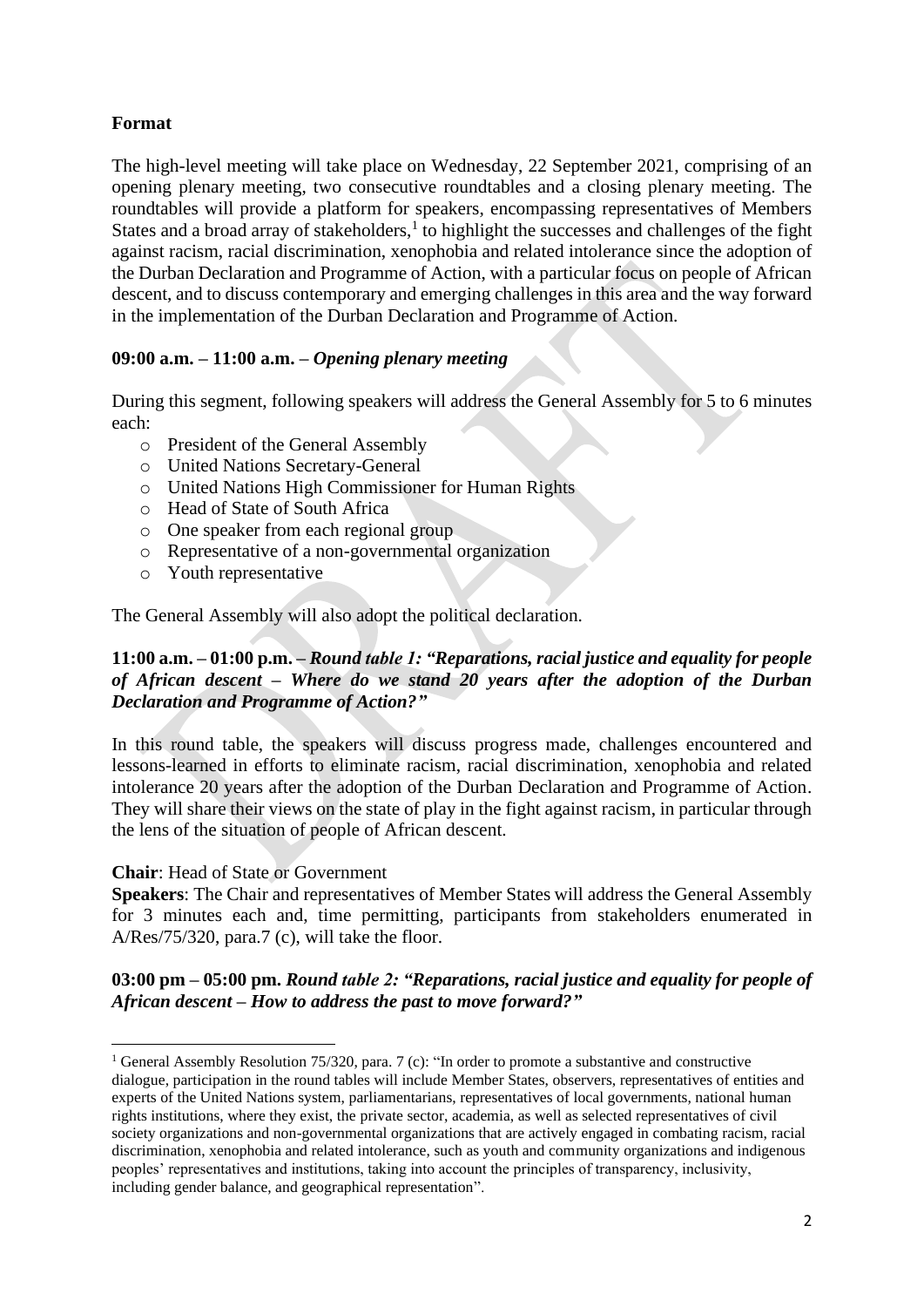In this round table, the speakers will discuss how addressing past racial discrimination and considering reparations can contribute to moving the fight against racism forward. They will also speak about the relevance and pertinence of the Durban Declaration and Programme of Action in addressing new and emerging trends in the fight against discrimination.

### **Chair**: Head of State or Government

**Speakers**: The Chair and representatives of Member States will address the General Assembly for 3 minutes each and, time permitting, participants from stakeholders enumerated in A/Res/75/320, para.7 (c), will take the floor.

### **06:00 pm – 07:00 pm.** *Closing plenary meeting*

The closing plenary meeting will comprise the presentation of summaries of the discussions by the Chairs of the round tables, followed by statements from the Assistant Secretary-General for Human Rights and the Deputy Secretary-General.

**Speakers:** The interventions by the Chairs of the round tables may be delivered by the representatives of corresponding Permanent Missions and will last 8 minutes each, the closing statements will last 5 minutes each:

- o Chair round table 1
- o Chair round table 2
- o Assistant Secretary-General for Human Rights
- o Deputy Secretary-General.

End of meeting.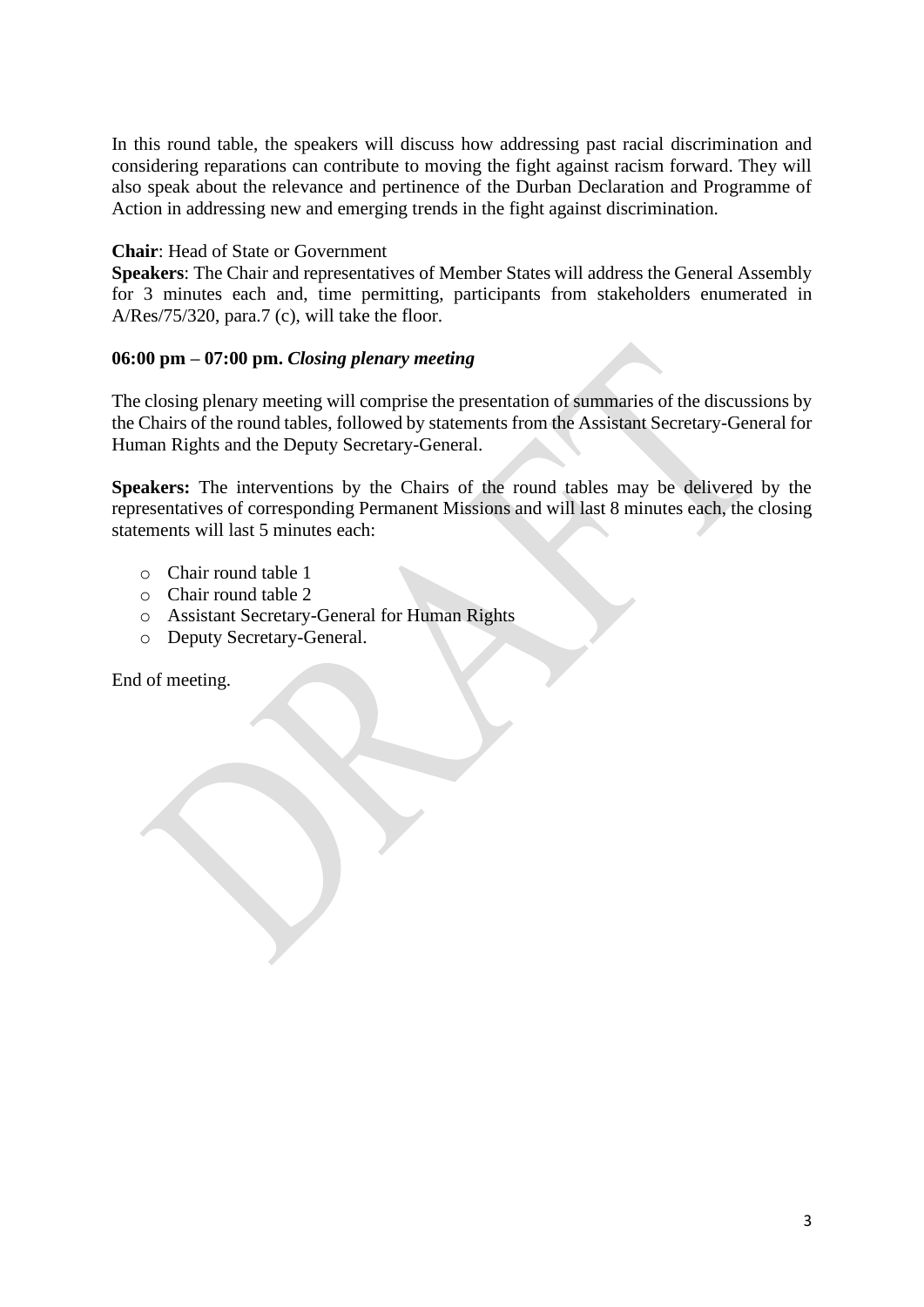



# **HIGH-LEVEL MEETING OF THE GENERAL ASSEMBLY TO COMMEMORATE THE TWENTIETH ANNIVERSARY OF THE ADOPTION OF THE DURBAN DECLARATION AND PROGRAMME OF ACTION**

**Wendesday, 22 September 2021**

# **STATEMENTS BY STATES ARE LIMITED TO 3 MINUTES.**

| <b>LIST OF SPEAKERS</b>             |                             |                                                             |  |  |
|-------------------------------------|-----------------------------|-------------------------------------------------------------|--|--|
| ROUND TABLE ONE (11 A.M. TO 1 P.M.) |                             |                                                             |  |  |
| $\mathbf 1$ .                       | <b>CUBA</b>                 | <b>HEAD OF STATE</b><br>(PRE-RECORDED VIDEO STATEMENT)      |  |  |
| 2.                                  | <b>MALAWI</b>               | <b>HEAD OF STATE</b><br>(PRE-RECORDED VIDEO STATEMENT)      |  |  |
| 3.                                  | <b>SEYCHELLES</b>           | <b>HEAD OF STATE</b><br>(PRE-RECORDED VIDEO STATEMENT)      |  |  |
| 4.                                  | <b>EQUATORIAL GUINEA</b>    | <b>HEAD OF STATE</b><br>(PRE-RECORDED VIDEO STATEMENT)      |  |  |
| 5.                                  | <b>KENYA</b>                | <b>HEAD OF STATE</b><br>(PRE-RECORDED VIDEO STATEMENT)      |  |  |
| 6.                                  | <b>COMOROS</b>              | <b>HEAD OF STATE</b>                                        |  |  |
| 7.                                  | UNITED REPUBLIC OF TANZANIA | <b>HEAD OF STATE</b>                                        |  |  |
| 8.                                  | <b>GUYANA</b>               | <b>HEAD OF STATE</b>                                        |  |  |
| 9.                                  | <b>ZIMBABWE</b>             | <b>HEAD OF STATE</b><br>(PRE-RECORDED VIDEO STATEMENT)      |  |  |
| 10.                                 | <b>MALDIVES</b>             | <b>HEAD OF STATE</b>                                        |  |  |
| 11.                                 | <b>COSTA RICA</b>           | <b>VICE-PRESIDENT</b><br>(PRE-RECORDED VIDEO STATEMENT)     |  |  |
| 12.                                 | <b>BARBADOS</b>             | <b>HEAD OF GOVERNMENT</b><br>(PRE-RECORDED VIDEO STATEMENT) |  |  |
| 13.                                 | <b>FIJI</b>                 | <b>HEAD OF GOVERNMENT</b><br>(PRE-RECORDED VIDEO STATEMENT) |  |  |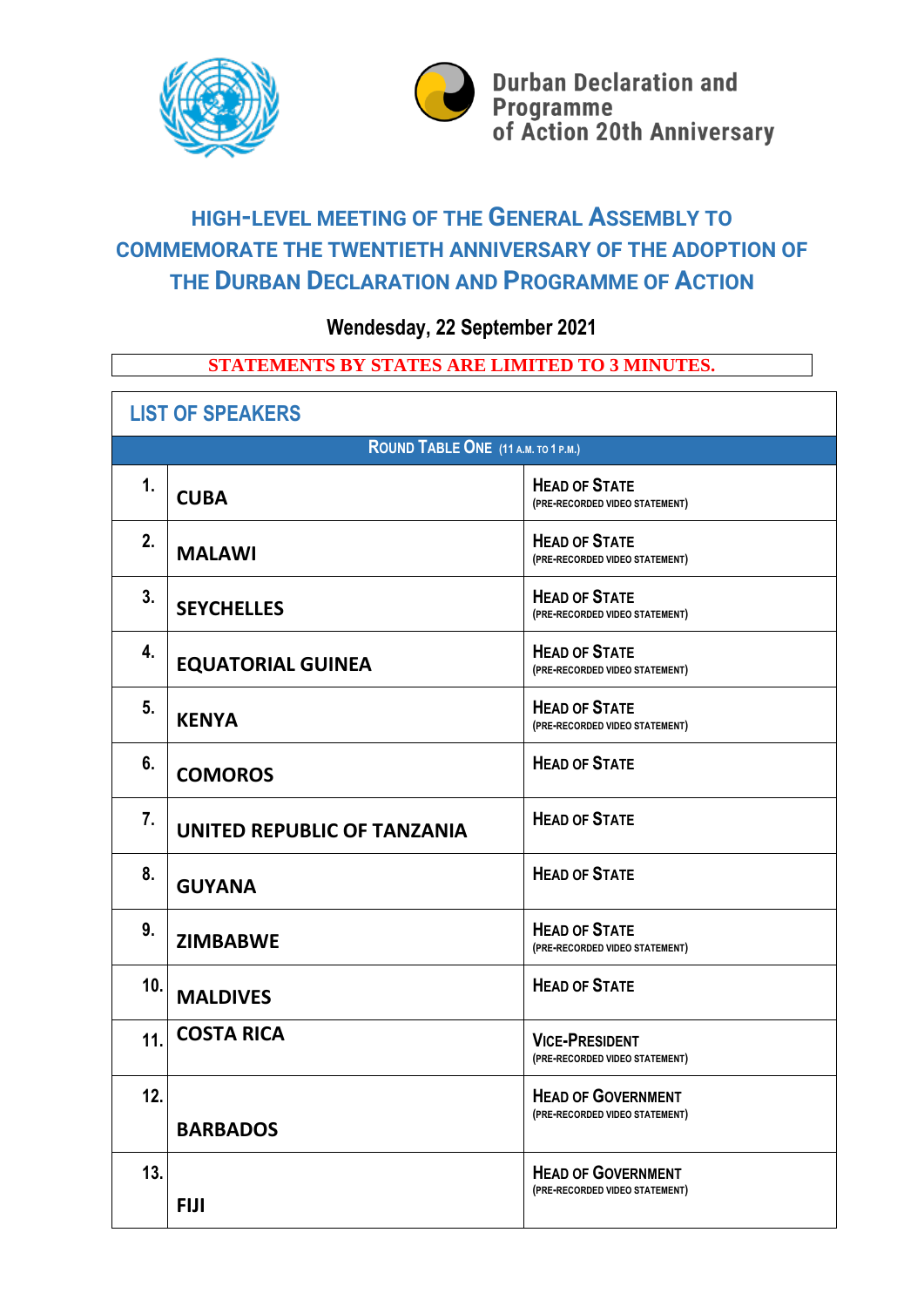



**Durban Declaration and<br>Programme<br>of Action 20th Anniversary** 

|     | <b>14. SAINT VINCENT AND THE</b><br><b>GRENADINES</b> | <b>HEAD OF GOVERNMENT</b><br>(PRE-RECORDED VIDEO STATEMENT)        |
|-----|-------------------------------------------------------|--------------------------------------------------------------------|
| 15. | <b>CHINA</b>                                          | <b>DEPUTY HEAD OF GOVERNMENT</b><br>(PRE-RECORDED VIDEO STATEMENT) |
| 16. | <b>NAMIBIA</b>                                        | <b>DEPUTY HEAD OF GOVERNMENT</b>                                   |
| 17. | <b>ETHIOPIA</b>                                       | <b>DEPUTY HEAD OF GOVERNMENT</b>                                   |
| 18. | <b>EUROPEAN UNION</b>                                 | <b>HIGH-LEVEL</b><br>(PRE-RECORDED VIDEO STATEMENT)                |
| 19. | <b>EGYPT</b>                                          | <b>MINISTER</b>                                                    |
| 20. | <b>ALGERIA</b>                                        | <b>MINISTER</b>                                                    |
| 21. | <b>IRAQ</b>                                           | <b>MINISTER</b><br>(PRE-RECORDED VIDEO STATEMENT)                  |
| 22. | <b>PERU</b>                                           | <b>MINISTER</b><br>(PRE-RECORDED VIDEO STATEMENT)                  |
| 23. | <b>NIGERIA</b>                                        | <b>MINISTER</b>                                                    |
| 24. | <b>CÔTE D'IVOIRE</b>                                  | <b>MINISTER</b>                                                    |
| 25. | <b>SOUTH AFRICA</b>                                   | <b>MINISTER</b>                                                    |
| 26. | <b>GUATEMALA</b>                                      | <b>MINISTER</b><br>(PRE-RECORDED VIDEO STATEMENT)                  |
| 27. | <b>INDONESIA</b>                                      | <b>MINISTER</b>                                                    |
| 28. | <b>MAURITIUS</b>                                      | <b>MINISTER</b><br>(PRE-RECORDED VIDEO STATEMENT)                  |
| 29. | <b>BANGLADESH</b>                                     | <b>MINISTER</b><br>(PRE-RECORDED VIDEO STATEMENT)                  |
| 30. | <b>MOZAMBIQUE</b>                                     | <b>MINISTER</b>                                                    |
| 31. | <b>NIGER</b>                                          | <b>MINISTER</b><br>(PRE-RECORDED VIDEO STATEMENT)                  |
| 32. | <b>SENEGAL</b>                                        | <b>MINISTER</b>                                                    |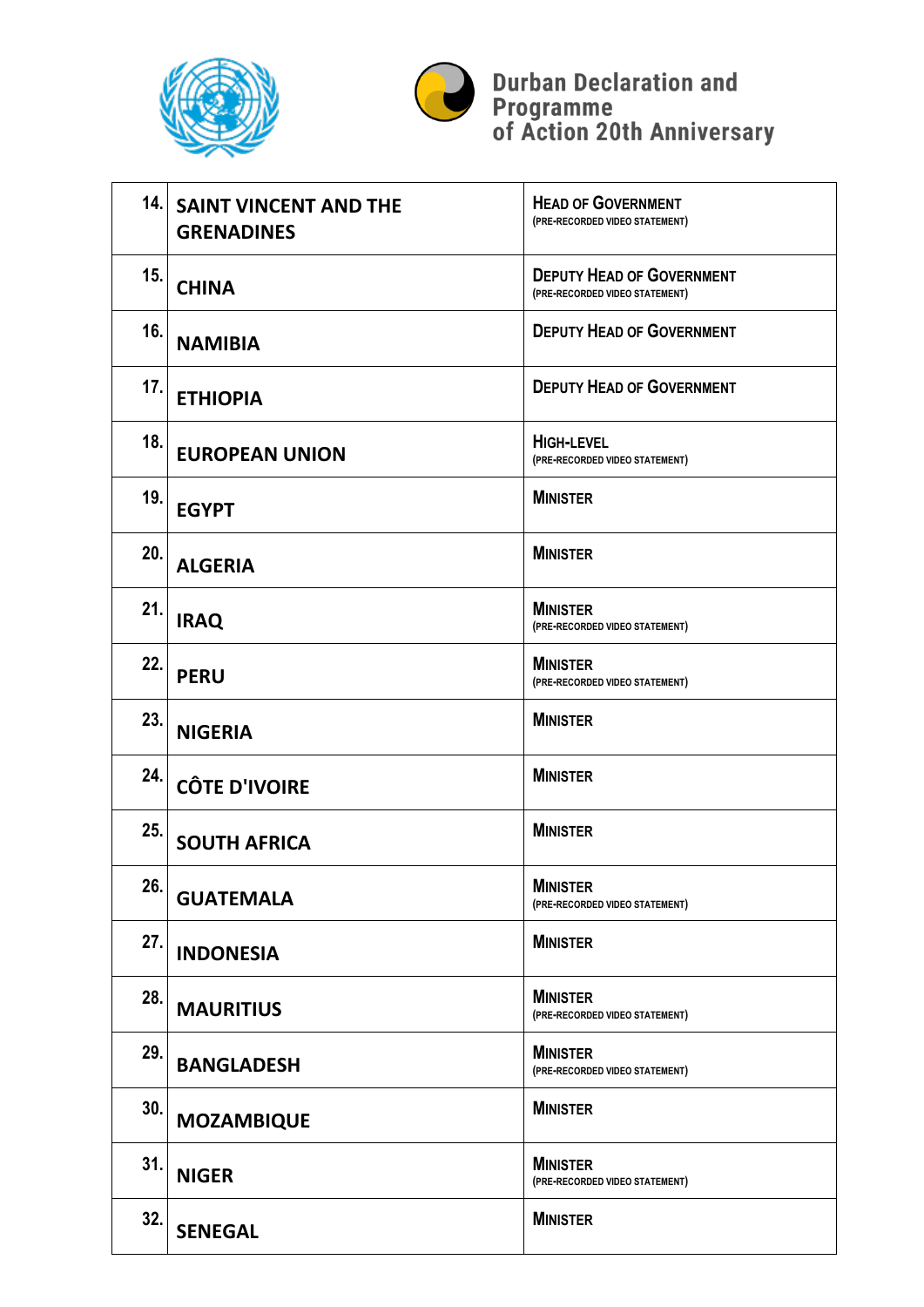



**Durban Declaration and<br>Programme<br>of Action 20th Anniversary** 

| 33. | <b>LESOTHO</b>              | <b>MINISTER</b>                                             |
|-----|-----------------------------|-------------------------------------------------------------|
| 34. | <b>SURINAME</b>             | <b>MINISTER</b>                                             |
| 35. | <b>PORTUGAL</b>             | <b>MINISTER</b>                                             |
| 36. | <b>JAMAICA</b>              | <b>MINISTER</b>                                             |
| 37. | <b>SYRIAN ARAB REPUBLIC</b> | <b>VICE-MINISTER</b>                                        |
| 38. | <b>RUSSIAN FEDERATION</b>   | <b>VICE-MINISTER</b>                                        |
| 39. | <b>INDIA</b>                | <b>HEAD OF DELEGATION</b><br>(PRE-RECORDED VIDEO STATEMENT) |
| 40. | <b>BRAZIL</b>               | <b>HEAD OF DELEGATION</b>                                   |
| 41. | <b>ANGOLA</b>               | <b>HEAD OF DELEGATION</b>                                   |
| 42. | <b>STATE OF PALESTINE</b>   | <b>MINISTER</b>                                             |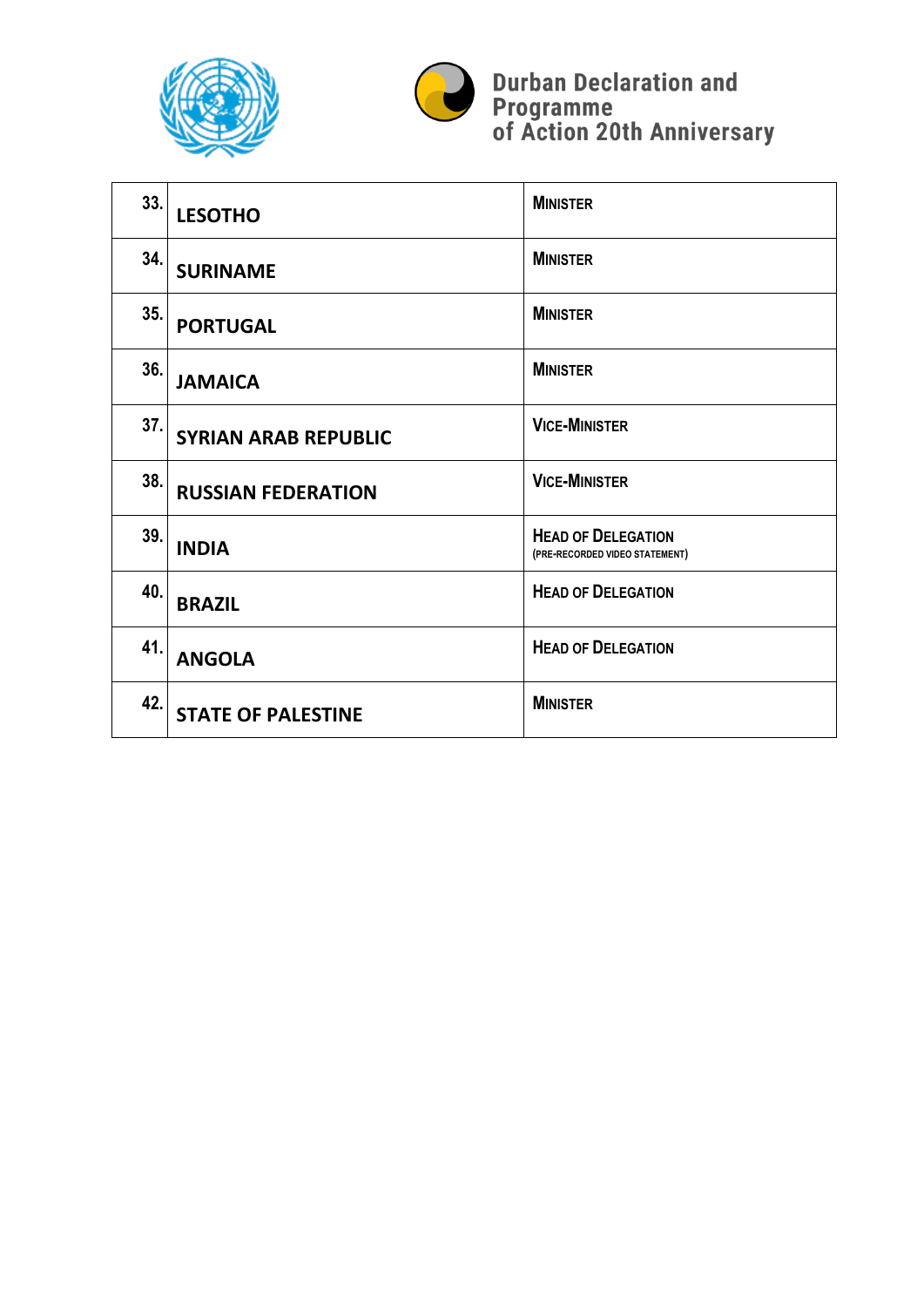



# **HIGH-LEVEL MEETING OF THE GENERAL ASSEMBLY TO COMMEMORATE THE TWENTIETH ANNIVERSARY OF THE ADOPTION OF THE DURBAN DECLARATION AND PROGRAMME OF ACTION**

**Wendesday, 22 September 2021**

# **STATEMENTS BY STATES ARE LIMITED TO 3 MINUTES.**

| <b>LIST OF SPEAKERS</b>            |                                              |                                                             |  |  |
|------------------------------------|----------------------------------------------|-------------------------------------------------------------|--|--|
| Round Table Two (3 p.m. to 5 p.m.) |                                              |                                                             |  |  |
| $\mathbf{1}$ .                     | <b>PAKISTAN</b>                              | <b>MINISTER</b><br>(PRE-RECORDED VIDEO STATEMENT)           |  |  |
| 2.                                 | <b>IRAN (ISLAMIC REPUBLIC OF)</b>            | <b>MINISTER</b>                                             |  |  |
| 3.                                 | <b>SUDAN</b>                                 | <b>MINISTER</b>                                             |  |  |
| 4.                                 | <b>PHILIPPINES</b>                           | <b>MINISTER</b><br>(PRE-RECORDED VIDEO STATEMENT)           |  |  |
| 5.                                 | <b>TUNISIA</b>                               | <b>MINISTER</b>                                             |  |  |
| 6.                                 | <b>NICARAGUA</b>                             | <b>MINISTER</b>                                             |  |  |
| 7.                                 | <b>UGANDA</b>                                | <b>MINISTER</b><br>(PRE-RECORDED VIDEO STATEMENT)           |  |  |
| 8.                                 | <b>VENEZUELA (BOLIVARIAN REPUBLIC</b><br>OF) | <b>MINISTER</b>                                             |  |  |
| 9.                                 | <b>BOLIVIA (PLURINATIONAL STATE OF)</b>      | <b>VICE-MINISTER</b>                                        |  |  |
| 10.                                | <b>QATAR</b>                                 | <b>VICE-MINISTER</b><br>(PRE-RECORDED VIDEO STATEMENT)      |  |  |
| 11.                                | <b>CHILE</b>                                 | <b>HEAD OF DELEGATION</b>                                   |  |  |
| 12.                                | <b>SRI LANKA</b>                             | <b>HEAD OF DELEGATION</b><br>(PRE-RECORDED VIDEO STATEMENT) |  |  |
| 13.                                | <b>NEPAL</b>                                 | <b>HEAD OF DELEGATION</b>                                   |  |  |
| 14.                                | <b>BELGIUM</b>                               | <b>HEAD OF DELEGATION</b>                                   |  |  |